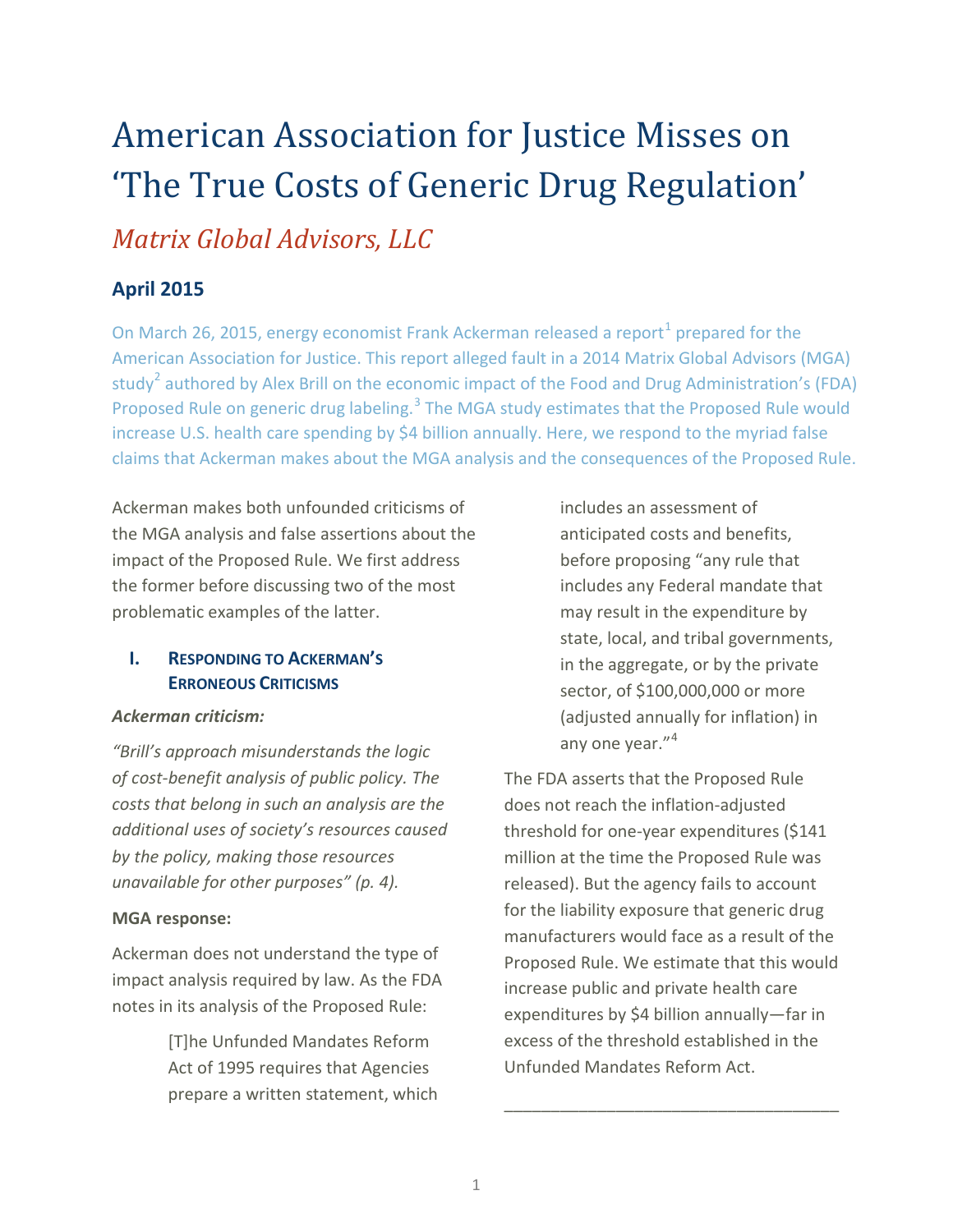### *Ackerman criticism:*

*"Brill incorrectly describes product liability insurance costs as a new cost to society, rather than a transfer of responsibility for existing costs" (p. 6).* 

#### **MGA response:**

We do not contend in our study or elsewhere that product liability costs are a new cost to society. We argue that costs associated with failure-to-warn lawsuits would be a new cost to generic drug companies and that these costs would be borne by payors.

## *Ackerman criticism:*

*"There is no reason to think that an estimate of product liability insurance for all of American industry in the early 1980s applies to brand-name pharmaceutical companies today" (p. 9).*

\_\_\_\_\_\_\_\_\_\_\_\_\_\_\_\_\_\_\_\_\_\_\_\_\_\_\_\_\_\_\_\_\_\_\_\_

#### **MGA response:**

On the contrary, there is no reason to think that product liability costs have declined in the last several decades. And, as noted in the MGA study, the pharmaceutical industry bears a disproportionate liability burden relative to other industries.

\_\_\_\_\_\_\_\_\_\_\_\_\_\_\_\_\_\_\_\_\_\_\_\_\_\_\_\_\_\_\_\_\_\_\_\_

## *Ackerman criticism:*

*"The 2011 Supreme Court ruling and the recent FDA proposal affect only one of several forms of product liability. A cost estimate for all forms of product liability insurance is sure to be an overestimate for the specific form of liability affected by the FDA proposal" (p. 9).*

#### **MGA response:**

We look at product liability insurance premiums for bodily injury, not all forms of product liability insurance. We also note that we do not include self-insurance costs (including deductibles), which in the drug industry is a very common and significant manner of insurance.

\_\_\_\_\_\_\_\_\_\_\_\_\_\_\_\_\_\_\_\_\_\_\_\_\_\_\_\_\_\_\_\_\_\_\_\_

#### *Ackerman criticism:*

*"There is no evidence that generic companies have exactly the same liability insurance costs per prescription as brandname companies, as Brill assumes" (p. 10).*

#### **MGA response:**

It should be intuitive that the liability risk for a generic prescription is not different than for a brand prescription, and the evidence is clear, as we discuss in the MGA study, that label changes occur for new and old drugs with similar frequency. Therefore, it is logical to assume that generic drugs would have the same per-prescription liability costs as brand drugs.

\_\_\_\_\_\_\_\_\_\_\_\_\_\_\_\_\_\_\_\_\_\_\_\_\_\_\_\_\_\_\_\_\_\_\_\_

#### *Ackerman criticism:*

*"With elasticities this small [–0.16], Brill's projected and feared 5.4 percent price increase would imply a decrease in sales volume of less than one percent" (p. 10).* 

#### **MGA response:**

This criticism displays a fundamental misunderstanding of our analysis. It is precisely because the demand for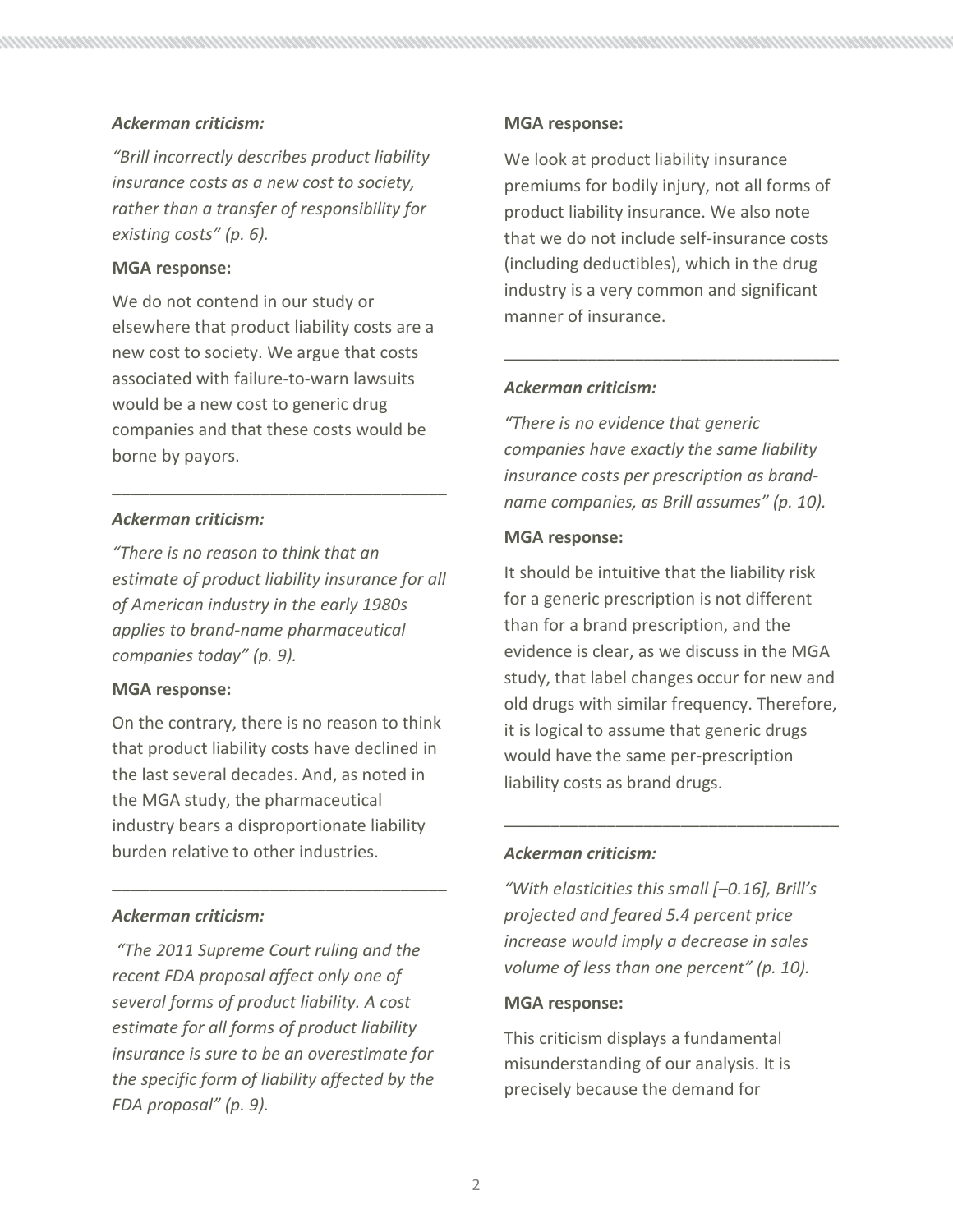pharmaceuticals is so inelastic that the Proposed Rule would increase health care spending by \$4 billion.

\_\_\_\_\_\_\_\_\_\_\_\_\_\_\_\_\_\_\_\_\_\_\_\_\_\_\_\_\_\_\_\_\_\_\_\_

## *Ackerman criticism:*

"*[P]rices of both brand-name and generic drugs have frequently changed by much more than 5.4 percent without destroying the industry or ending patients' access to needed medicines" (p. 11).*

## **MGA response:**

We do not claim that the increase in drug spending would destroy the industry or affect patient access. We note in our analysis that generic drug firms may decide to leave the market because of product liability risk, but this is entirely separate from the cost estimate of \$4 billion.

## **II. RESPONDING TO ACKERMAN'S ERRONEOUS ASSERTIONS**

#### *Ackerman assertion:*

*"On the one hand, if liability per consumer were effectively the same for branded and generic producers, then liability costs per prescription would be higher for generic companies. On the other hand, generic companies are selling older medicines, for which the adverse effects should be better known than for newer, brand-name products. This suggests that liability costs per consumer should be considerably lower for generic drugs" (p. 9).* 

## **MGA response:**

Our analysis of label changes for older drugs, described in our study, disproves Ackerman's assumption. We, like the FDA, find that label changes often occur after generic entry.

We are interested in knowing why Ackerman asserts that "if liability per consumer were effectively the same for branded and generic producers, then liability costs per prescription would be higher for generic companies." Because generic drugs fill more than five times the prescriptions that brand drugs fill, it stands to reason that generic manufacturers' product liability exposure would be far greater than brand companies' exposure. But Ackerman's assertion contradicts the intuition that liability costs per prescription would be similar for brand and generic firms.

## *Ackerman assertion:*

*"Product liability is a much-discussed part of business as usual for the generic drug industry. Yet the reduction in that cost after June 2011 barely warranted mention in the industry's SEC filings (either 10-K's or 20-F's) and annual reports to investors" (p. 14).* 

\_\_\_\_\_\_\_\_\_\_\_\_\_\_\_\_\_\_\_\_\_\_\_\_\_\_\_\_\_\_\_\_\_\_\_\_

## **MGA response:**

Ackerman assumes there was a reduction in generic drug firms' product liability costs following the Supreme Court's *Mensing* decision, yet he offers no support for this assumption. It behooves him to determine the liability risk faced by generic firms before 2011 from failure-to-warn claims.

## **III. CONCLUSION**

We note in conclusion that Ackerman offers an alternative to the proxy for product liability cost that we use in our analysis. He prefers an alternative estimate of the average cost of product liability insurance of 0.26 percent of retail costs. [5](#page-3-4) This corresponds to an estimate of 0.67 percent in the MGA analysis.